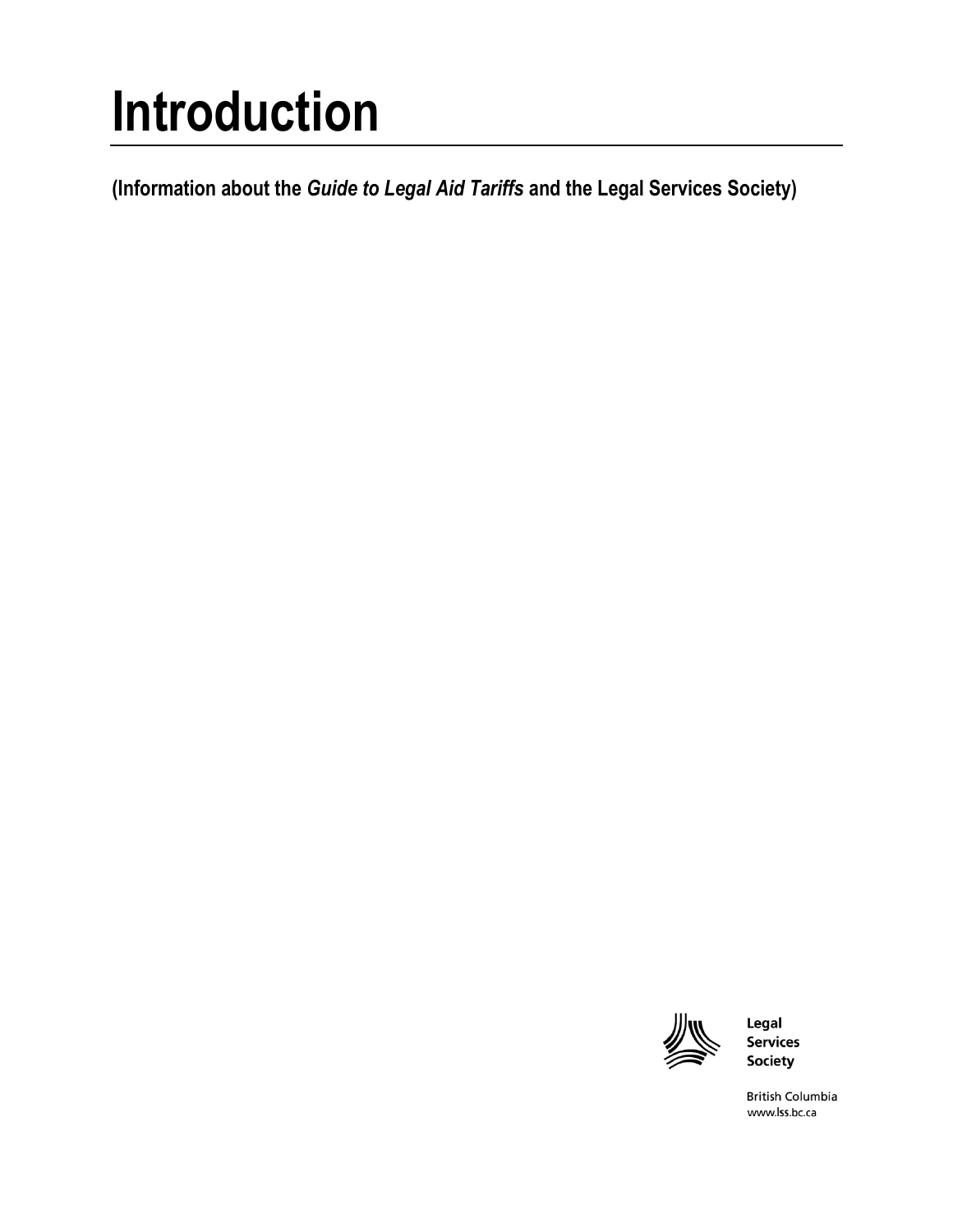| Date issued | <b>Replaced pages</b>       | <b>Effective date</b> |
|-------------|-----------------------------|-----------------------|
| 10/09       | $6 - 13$                    | 10/09                 |
| 07/09       | all pages                   | 07/09                 |
| 03/09       | ii, $7 - 11$                | 04/09                 |
| 07/08       | all pages                   | 07/08                 |
| 11/06       | all pages                   | 11/06                 |
| 01/06       | all pages                   | 01/06                 |
| 07/05       | ii, iii, $10 - 12$          | 07/05                 |
| 02/05       | ii, iii, $1 - 5$ , $9 - 11$ | 02/05                 |
| 06/04       | all pages                   | 06/04                 |
| 06/03       | all pages                   | 01/99                 |
| 11/02       | all pages                   | 01/99                 |
| 10/01       | section title page          | 01/99                 |
| 04/01       | iii/iv, $1 - 4$ , $7 - 12$  | 01/99                 |
| 08/00       | 3/4, 7/8, 11/12             | 01/99                 |
| 12/99       | 11/12                       | 01/99                 |
| 05/99       | all pages                   | 01/99                 |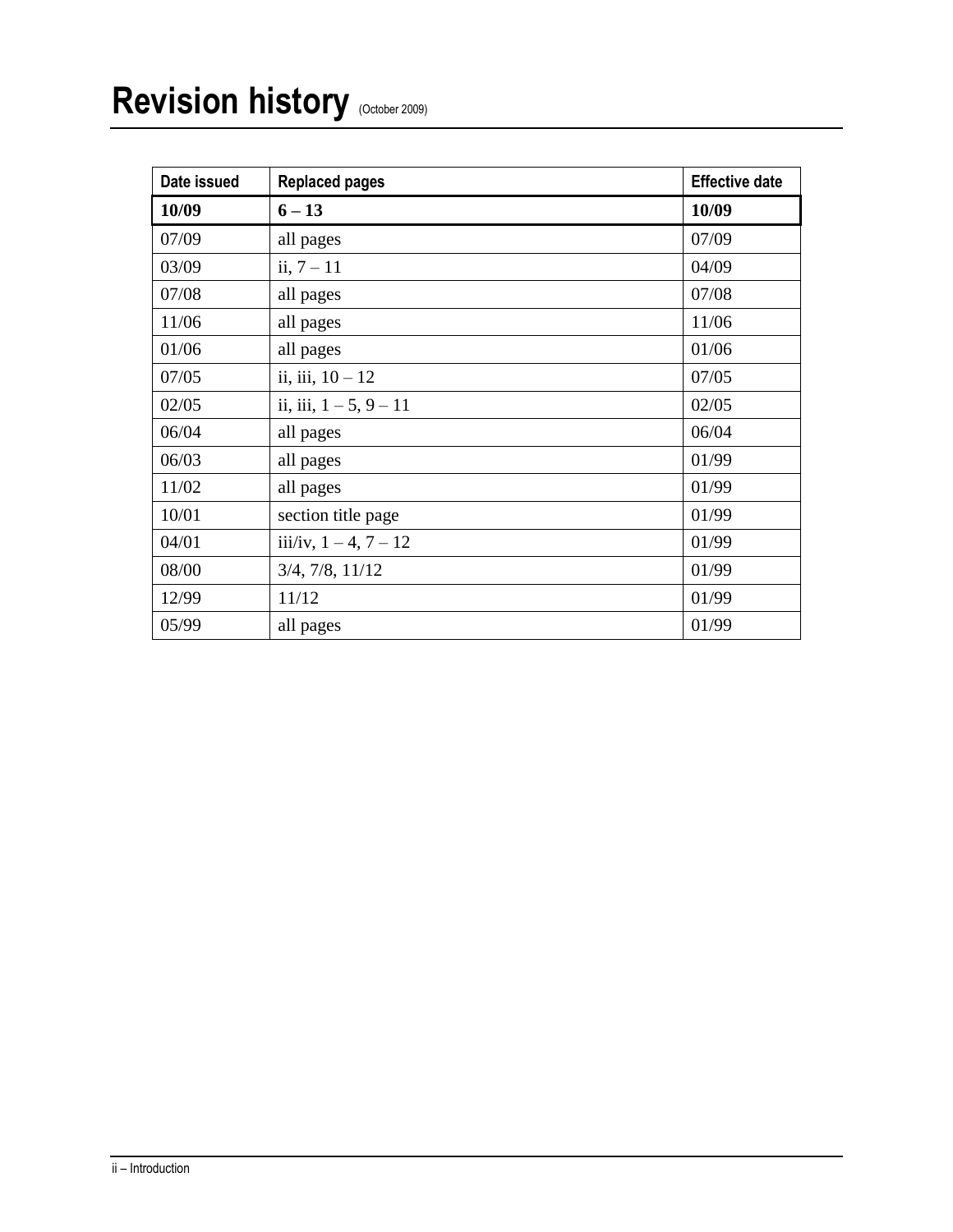# **Contents**

| 3. |  |
|----|--|
|    |  |
|    |  |
|    |  |
|    |  |
|    |  |
|    |  |
|    |  |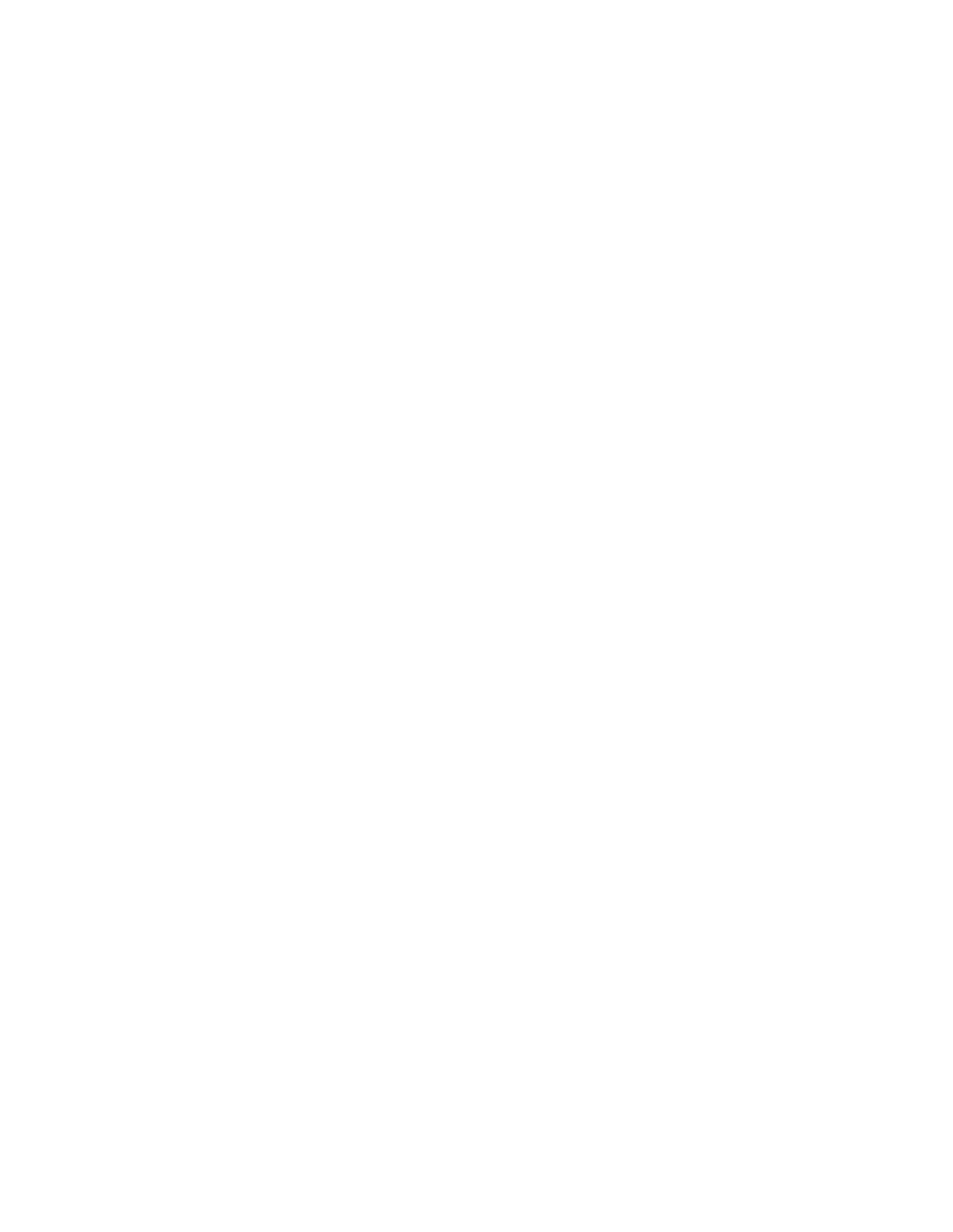# **1. About the** *Guide to Legal Aid Tariffs*

This *Guide to Legal Aid Tariffs* includes all the information that lawyers from the private bar need to do legal aid work under contract to the Legal Services Society (LSS or the society).

| Guide contents (November 2006) |  |  |  |
|--------------------------------|--|--|--|
|--------------------------------|--|--|--|

The following is a list of the sections in this guide and what they contain.

| <b>General Terms</b><br>and Conditions                         | $\bullet$ | Explains the general contractual arrangements between LSS and lawyers<br>who take legal aid cases.                                                                                                                                                                                                                                                                     |
|----------------------------------------------------------------|-----------|------------------------------------------------------------------------------------------------------------------------------------------------------------------------------------------------------------------------------------------------------------------------------------------------------------------------------------------------------------------------|
| <b>Criminal Tariff</b>                                         | $\bullet$ | Includes the tariff for criminal law matters, a Criminal Tariff Quick<br>Reference, a Guide to Billing, two blank billing forms, and one<br><b>Appendix (Authorization for Additional Charges).</b>                                                                                                                                                                    |
| <b>Family Tariff</b>                                           | $\bullet$ | Includes the tariff for family law matters under the Family Relations Act<br>and the Divorce Act, a Guide to Billing, and two blank billing forms.<br>This tariff covers Emergency Services, Dispute Resolution Services, and<br><b>Extended Services.</b>                                                                                                             |
| <b>CFCSA Tariff</b>                                            | $\bullet$ | Includes the tariff for matters under the Child, Family and Community<br>Service Act, a Guide to Billing, and a blank billing form.                                                                                                                                                                                                                                    |
| <b>Immigration Tariff</b>                                      | $\bullet$ | Includes the tariff for immigration law matters, a <b>Guide to Billing</b> , and a<br>blank billing form.                                                                                                                                                                                                                                                              |
| <b>Appeals and</b><br><b>Judicial Reviews</b><br><b>Tariff</b> |           | Includes the tariff for judicial reviews and appeals in BC Supreme Court,<br>the BC Court of Appeal, the Federal Court, and the Supreme Court of<br>Canada, as well as a Guide to Billing and the blank Criminal Appeal<br>Billing Form.                                                                                                                               |
| <b>Duty Counsel Tariff</b><br>(includes Circuit<br>Counsel)    | $\bullet$ | Includes instructions for duty counsel and circuit counsel referrals, two<br>Guides to Billing, four blank billing forms, and five Appendices (three<br>Record of Duty Counsel Worksheets, one Record of Circuit Counsel<br>Worksheet, and the Detained Client Information Sheet for<br><b>Immigration Duty Counsel).</b>                                              |
| <b>Disbursements for</b><br><b>All Tariffs</b>                 | $\bullet$ | Includes the tariff for disbursements for work under all the tariffs, a<br>Guide to Billing, a blank billing form, and six Appendices (Request<br>for Authorization of Disbursements, Request for Authorization of<br><b>Transcripts, Transcript Order Form, Criminal Transcript Order</b><br>Form, Civil Transcript Order Form, and Transcript Service<br>Providers). |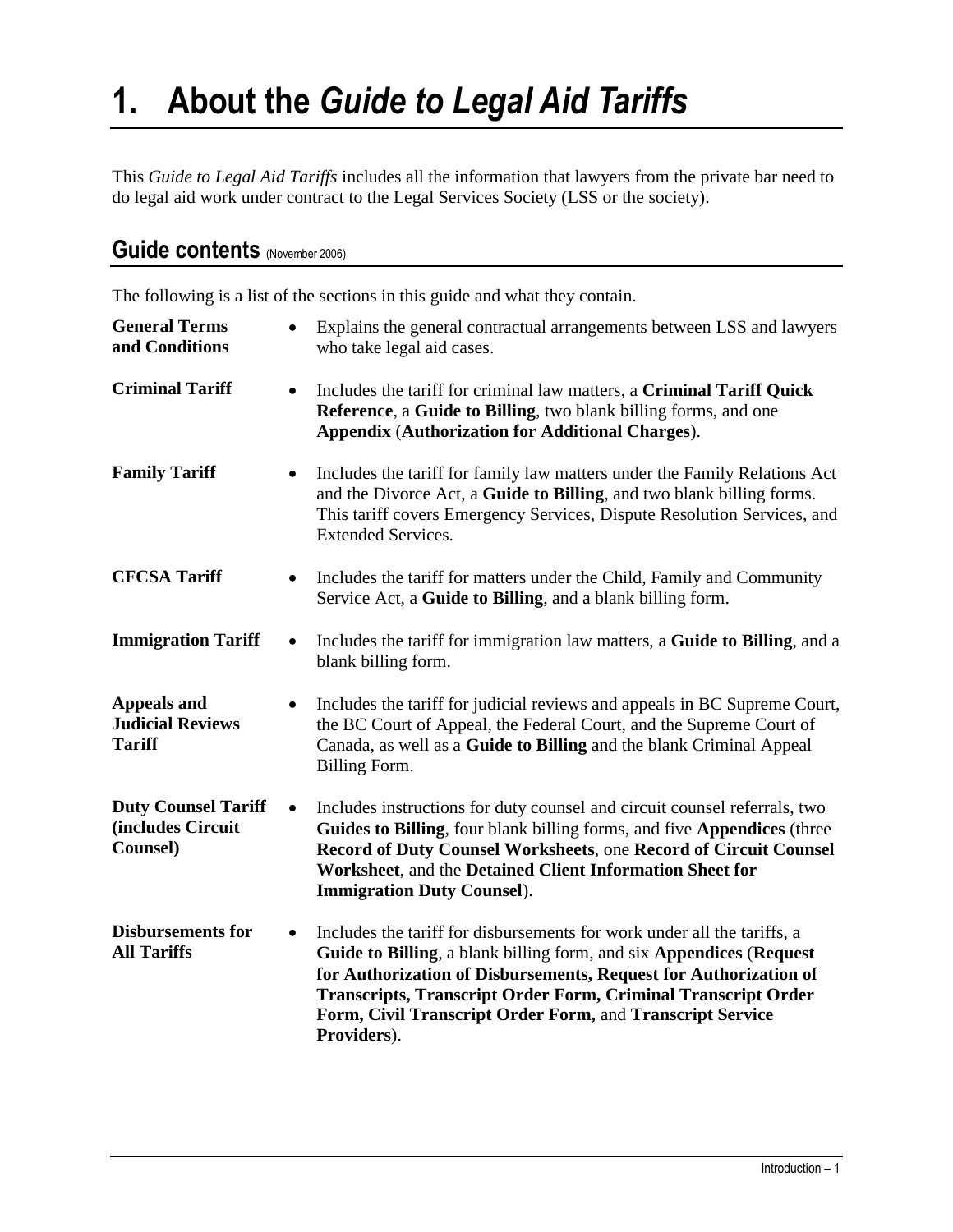**The pages of each section are numbered separately. The effective date (or last revision date) of each tariff item appears in its heading and in the table of contents. Each section also contains a revision history chart on the back of its title page.**

# Using the guide (November 2006)

Please familiarize yourself with the **General Terms and Conditions** before you accept a referral from LSS. Most of the time, you will only need to refer to one of the tariff sections, with its billing guide, and the **Disbursements for All Tariffs** section. The *Guide to Legal Aid Tariffs* is posted in the Lawyers section of the LSS website at [www.lss.bc.ca.](http://www.lss.bc.ca/)

## **Notices to Counsel**

All changes to the *Guide to Legal Aid Tariffs* are announced in Notices to Counsel, which are faxed to the bar and posted on the LSS website.

# **Legal Aid Fax (LAF)**

LSS news and tips about legal aid tariffs are faxed to counsel, usually once per month. Copies of the LAF and archived issues are posted on the LSS website.

# **Getting a copy of the Guide to Legal Aid Tariffs**

This guide may be printed directly from the LSS website. The website version is the official version of the *Guide to Legal Aid Tariffs* and is updated as Notices to Counsel are issued. (Notices to Counsel are also at [www.lss.bc.ca](http://www.lss.bc.ca/) under Lawyers $\rightarrow$ Notices to Counsel.)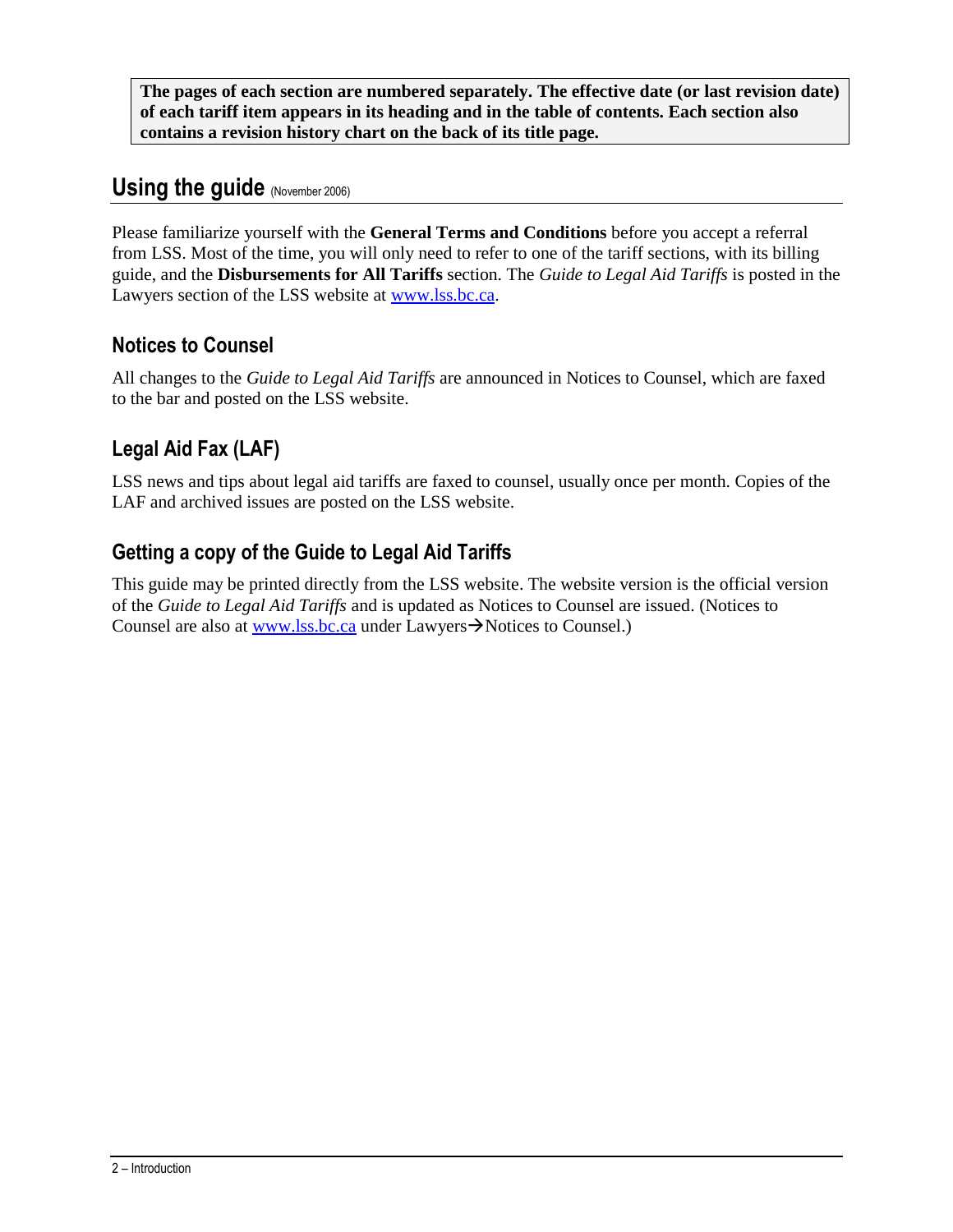# **2. Processing Accounts** (November 2006)

The LSS electronic billing service, E-billing, is available to lawyers who represent legal aid clients. To register for an account, go to [www.lss.bc.ca](http://www.lss.bc.ca/) and click Lawyers  $\rightarrow$  Lawyer e-services  $\rightarrow$  Register now. You will also find E-billing help on this page.

To submit accounts manually, counsel may download a copy of the necessary billing forms from the LSS website. Go to the website at [www.lss.bc.ca](http://www.lss.bc.ca/) and click Lawyers $\rightarrow$ Guide to Legal Aid Tariffs $\rightarrow$ Master copy of billing forms for printing. LSS staff are available to answer inquiries about billing for services, completing the billing forms, and E-billing. Contact them at:

**Tariff Helpdesk Phone: 604-601-6155 Fax: 604-681-5796 E-mail: [helpdesk.tariff@lss.bc.ca](mailto:helpdesk.tariff@lss.bc.ca)**

If you are seeking an interpretation of a specific tariff item, have comments regarding changes to the tariff, or suggestions for further changes to make the tariff easier to use, please contact:

**Manager, Tariff Services Legal Advice and Representation Division Legal Services Society 400 – 510 Burrard Street Vancouver, BC V6C 3A8**

If Tariff staff contact you with a question, you must confirm your response in writing. Written responses to questions are required by the society's auditors and speed up the processing of accounts.

Call the Tariff Helpdesk for the status of accounts.

## **Audit and Investigation (January 2006)**

The Audit and Investigation Department monitors billings to ensure that private bar lawyers acting for legal aid clients bill LSS appropriately for their services and disbursements. The Audit and Investigation Department is also responsible for ensuring that the quality of service private bar lawyers provide to our clients is comparable to that provided to clients who pay privately.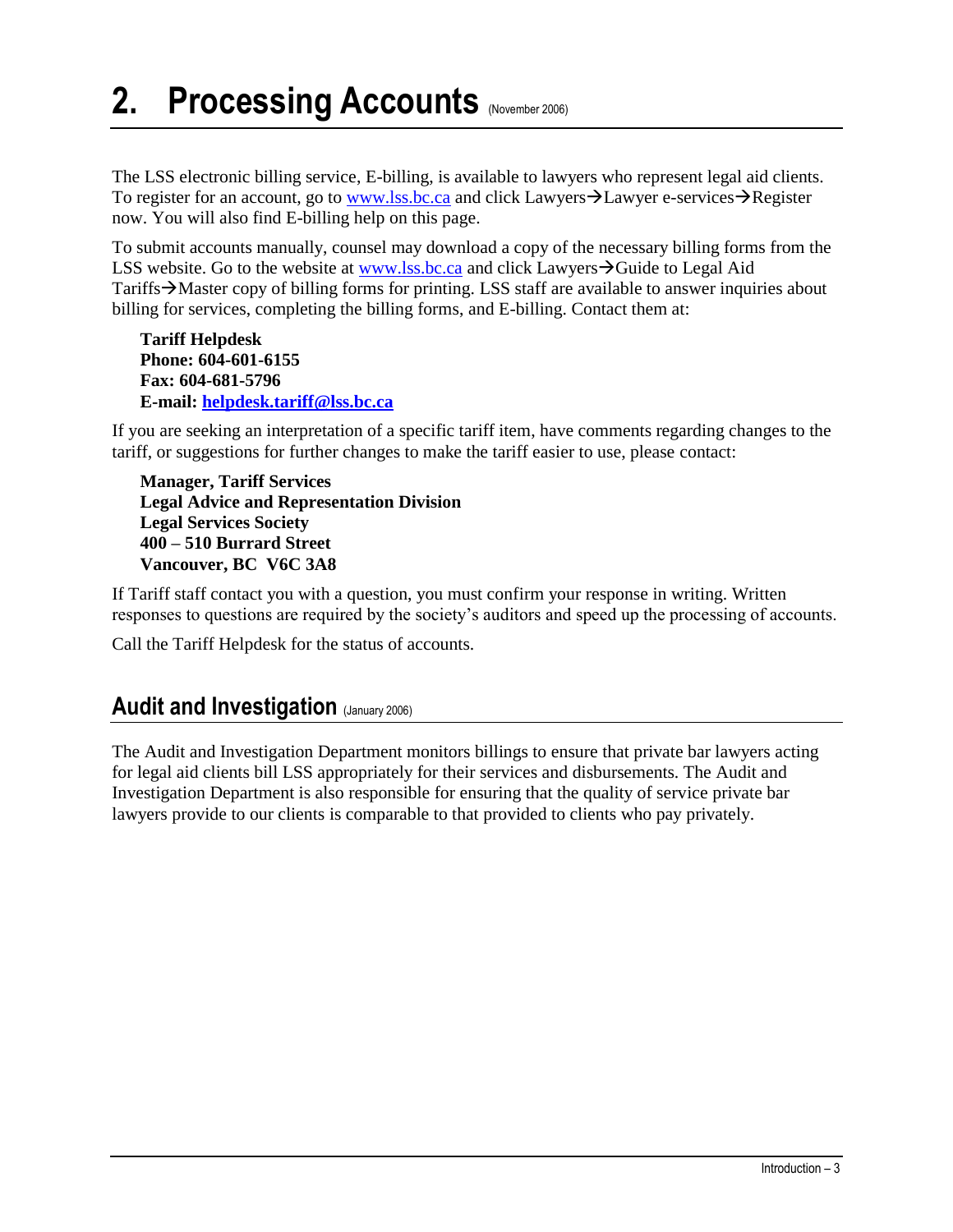# **3. About the Legal Services Society (July 2009)**

LSS is an independent, non-profit organization that administers legal aid in BC and provides legal information for all British Columbians. Although the name has changed several times, a society to administer legal aid has existed in BC since 1970.

Its objectives, as outlined in Section 9 (1) of the Legal Services Society Act, S.B.C. 2002, are to assist low-income individuals to resolve their legal problems, administer an effective and efficient system for providing legal aid to low-income individuals in BC, and provide advice to the Attorney General respecting legal aid.

Subject to its budgetary limitations, LSS may provide legal information to British Columbians and legal representation to eligible individuals facing specific legal problems. Legal information is available through the LSS Publishing Services and Community Services departments, the LSS website [\(www.lss.bc.ca\)](http://www.lss.bc.ca/), and LawLINE at 604-408-2172 (in the Lower Mainland) or 1-866-577-2525 (outside the Lower Mainland).

Intake services include interviewing applicants, assessing eligibility for legal aid, and referring clients to appropriate services, including private bar or staff lawyers, or community groups.

# **LSS structure** ( November 2006)

LSS provides a range of legal services through its seven regional centres. Staff at regional centres:

- take applications for legal aid and refer eligible clients to lawyers;
- act as a liaison between LSS and advocacy groups, the courts, and lawyers;
- direct clients to legal information available in print, on the Internet, and through LawLINE (a toll-free telephone advice service) and community agencies;
- provide access to the LSS website, LawLINK (a website with links to legal information and resources), the Family Law in British Columbia website, and other legal resources on the Internet; and
- co-ordinate regional duty counsel services.

LSS regional centres and satellite offices are in the following locations:

- Kamloops
- Kelowna
- Port Coquitlam (satellite)
- Prince George
- Prince Rupert (satellite)
- Surrey
- Terrace
- Vancouver
- Victoria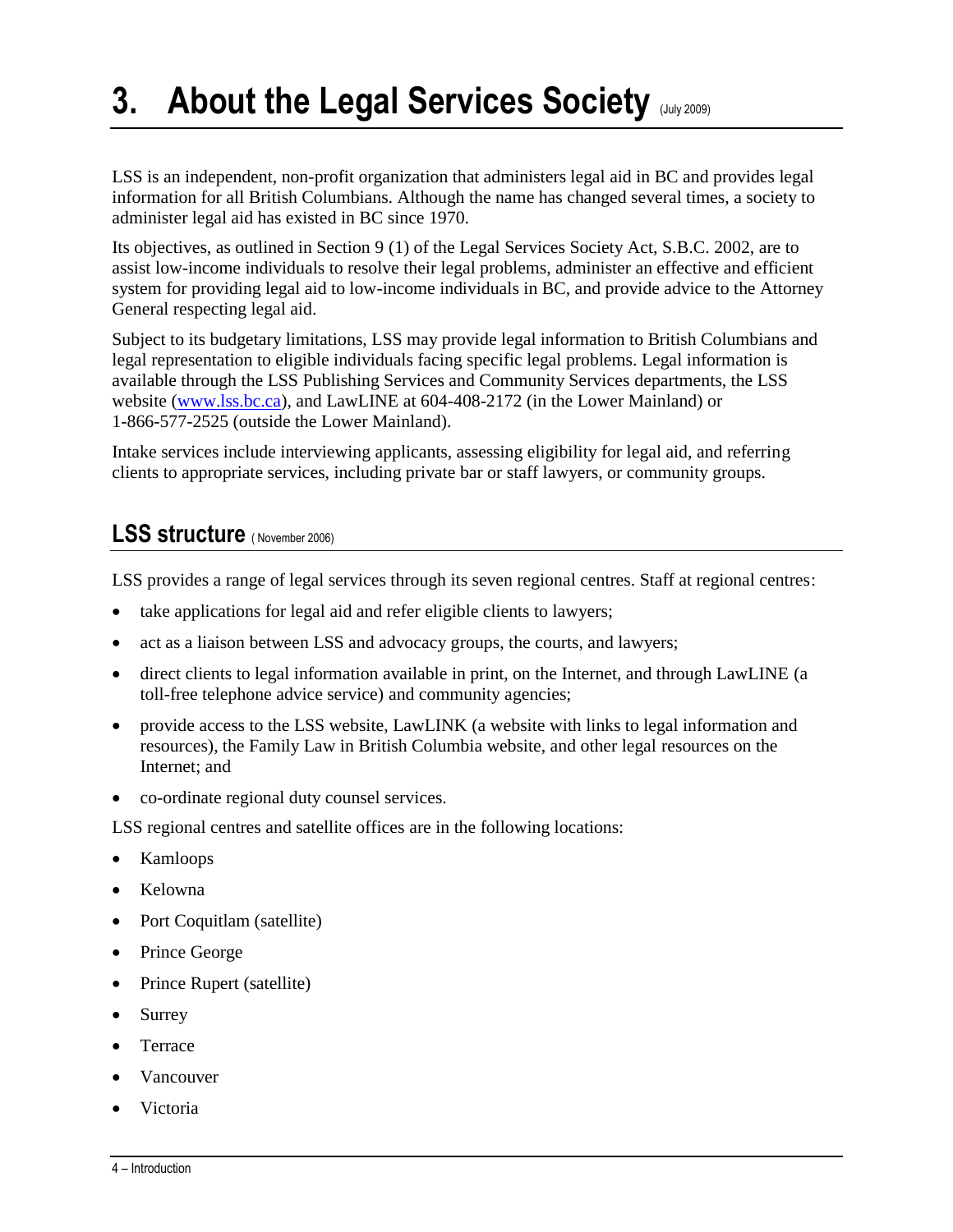The LSS administrative office is located at the Vancouver Regional Centre. The satellite offices in Port Coquitlam and Prince Rupert offer intake services.

LSS also provides services through private bar lawyers known as "local agents." Local agents take applications for legal aid and refer eligible clients to lawyers. They also act as a liaison between LSS and the community, and direct clients to legal information available in print, on the Internet, and through LawLINE and community agencies. Local agents for LSS are located in:

- Abbotsford Nelson
- 
- Chilliwack **Penticton**
- 
- 
- Dawson Creek Richmond
- 
- Fort St. James Vanderhoof
- Fort St. John **vernon**
- 
- Nanaimo

- Campbell River **Campbell River Campbell River Campbell River Campbell River Campbell River Campbell River Campbell River Campbell River Campbell River Campbell River Campbell River Campbell River Ca** 
	-
- Courtenay Port Alberni
- Cranbrook Quesnel
	-
- Duncan <br>
Salmon Arm
	-
	-
- Hazelton **Williams** Lake

The society's services may also be accessed through the LSS Call Centre at 604-408-2172 (in the Lower Mainland) or 1-866-577-2525 (outside the Lower Mainland). For additional contact information for the above locations, see the LSS website [\(www.lss.bc.ca\)](http://www.lss.bc.ca/).

# **Funding and financial limitations** (January 2006)

The provincial government provides LSS with most of its funds and, under federal-provincial costsharing agreements, the federal government reimburses the provincial government for part of the cost of criminal and civil legal aid. LSS submits financial reports to the provincial legislature.

Additional funding sources include grants from the Law Foundation and Notary Foundation, recoveries from clients, and sales of publications and services.

The society's ability to provide services and information according to its statutory objects is limited by section 17, which requires LSS to balance its budget:

- (1) In this section "**revenue**" means, for a fiscal year of the society, the revenue of the society from all sources for that year, including, without limiting this, all grants made or to be made to the society for that year by the government or any other person or agency.
- (2) The aggregate of the expenditures made by the society in a fiscal year and the liabilities incurred by the society that might reasonably come due in the fiscal year must not exceed the total of the society's
	- (a) revenue for that fiscal year, and
	- (b) accumulated surplus from previous fiscal years.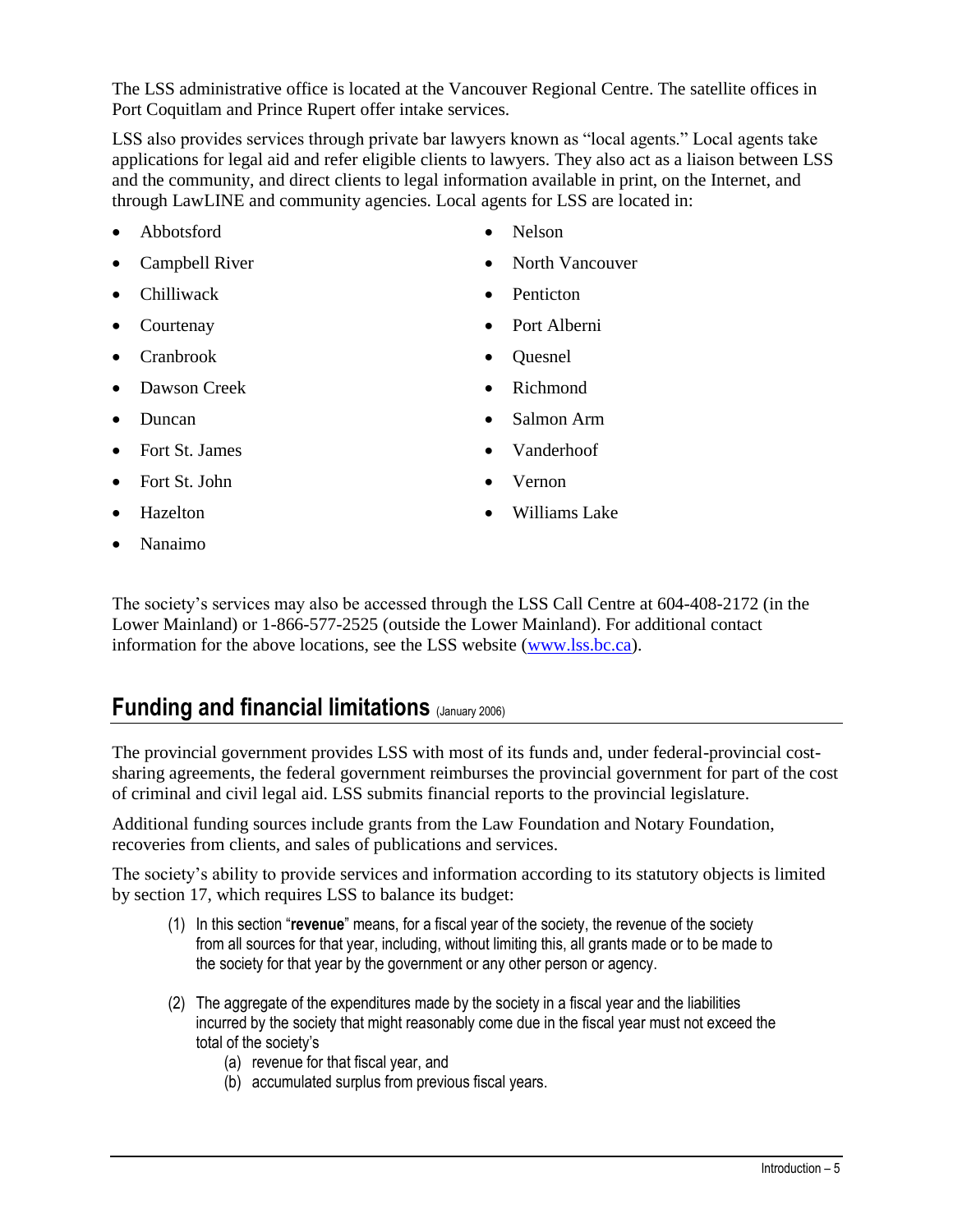(3) Despite subsection (2), the society may make an expenditure or incur a liability that would have the effect of placing the society in contravention of that subsection if the expenditure or liability is first approved by the Attorney General and the Minister of Finance.

# **Legal aid coverage and eligibility quidelines** (October 2009)

To receive legal aid, applicants must qualify under LSS financial eligibility and coverage guidelines. Eligibility refers to a person's financial ability to retain a lawyer privately. Coverage refers to the range of legal problems for which LSS makes services available, or the range of legal services available for a specific legal problem.

In general, applicants are eligible for legal aid if they:

- are financially eligible, and
- have a legal problem covered by LSS guidelines.

#### **Financial eligibility** (October 2009)

Anyone whose net household income and assets fall below the limits set by LSS is financially eligible for legal aid. The financial eligibility guidelines are posted on the LSS website. Intake workers assess an applicant's financial status to determine his or her net household income and equity in assets. Some income, such as the Child Tax Benefit, is excluded from total net income, and some expenses, such as daycare costs, are deducted.

An applicant who owns assets but whose income falls below the guideline amounts may still qualify for legal aid. There are five asset categories: family home, real property (except the family home), vehicles, business assets, and personal property. Each category sets different limits, but applicants may still qualify for legal aid even if they have some personal property (e.g., household furnishings), a small amount of liquid assets (e.g., cash, bank accounts), and equity of \$15,000 or less in vehicles.

LSS bases its coverage and eligibility decisions on information the applicant provides. Before receiving a referral, clients agree to:

- report any changes in their financial circumstances to LSS;
- instruct their lawyers to provide LSS with information about their financial circumstances and their cases, including any future changes; and
- instruct their lawyers (if they receive financial settlements) to hold money in trust in order to reimburse LSS for money already paid to referral lawyers.

Clients also agree that if they change these instructions, their lawyers must notify LSS and their legal aid may be terminated.

#### **Coverage — Criminal cases** (April 2009)

#### **Adults**

Legal aid will cover a criminal case if the applicant is financially eligible and charged with a Category II, III, or IV offence for which he or she, if convicted:

will likely be sentenced to jail or house arrest,

OR

will lose his or her job (for example, a taxi driver whose licence is suspended),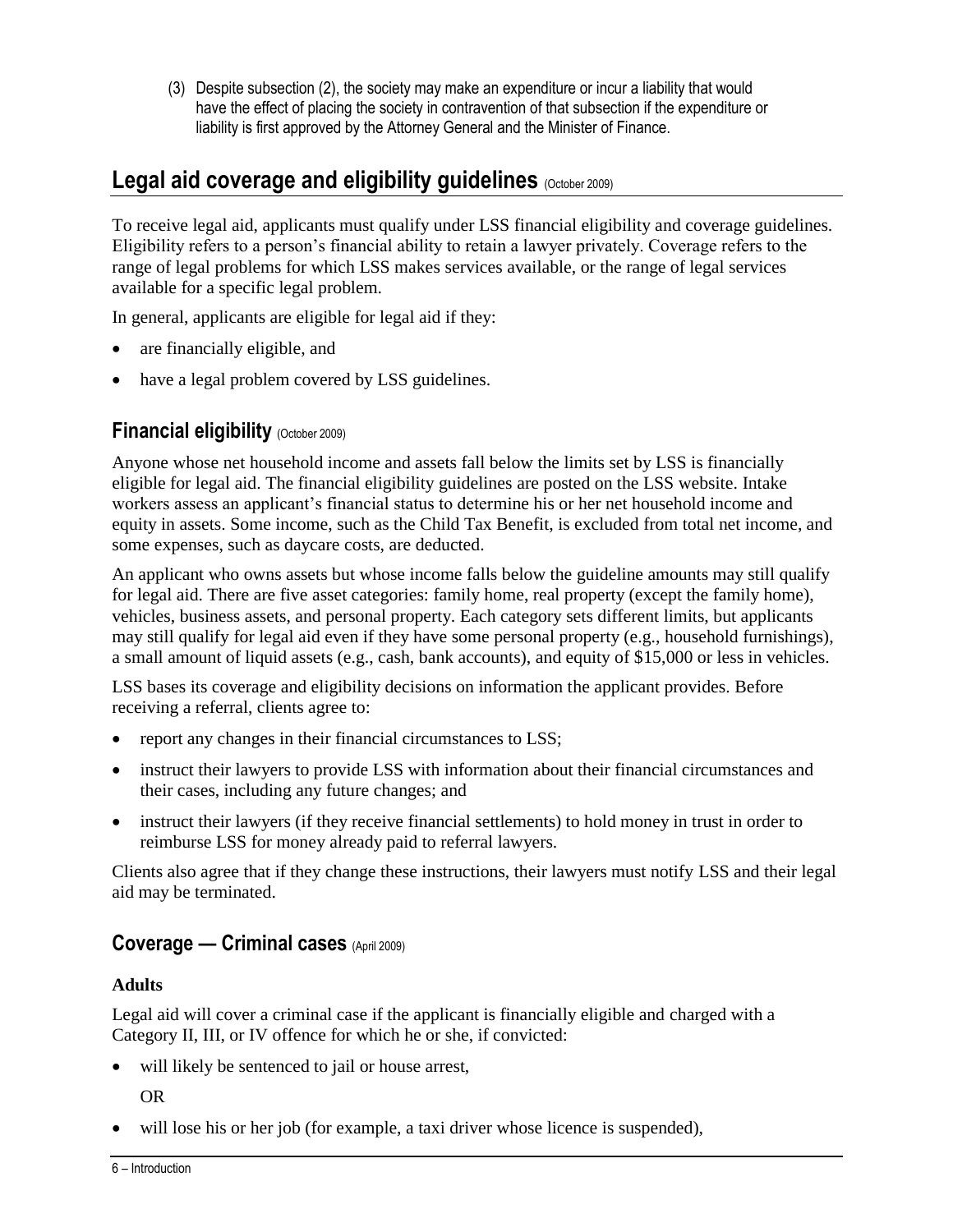OR

faces extradition or immigration proceedings that could lead to removal from Canada.

For Category I offences, LSS will cover adult criminal cases for clients who are unable to represent themselves because of a serious mental or physical disability. LSS maintains an internal review process to determine whether to issue a referral.

Applicants may also get legal aid if they are financially eligible and they:

 have a mental or emotional disability that makes them unable to (a) understand the nature or possible consequences of the proceeding, or (b) communicate effectively with counsel or the court;

OR

 are Aboriginal and facing charges that may affect their ability to follow a traditional livelihood of hunting and/or fishing.

#### **Young persons**

Young persons, as defined by the federal Youth Criminal Justice Act, generally receive legal aid for all federal offences, including Category I offences. Permanent or temporary wards of the Ministry of Children and Family Development are not eligible for legal aid. The ministry will provide lawyers for these youths.

#### **Victims of crime**

Victims of, or witnesses to, a crime may apply for legal representation if an application is made to see their personal records, such as counselling records. The Attorney General authorizes LSS to provide a lawyer to represent a victim/witness at a hearing where a judge decides if the defence can access these records. The victim/witness does not have to be financially eligible to qualify for this kind of representation.

### **Coverage — Family cases** (July 2009)

LSS issues two types of family law referrals: Emergency Services and Extended Services.

#### **Emergency Services referrals**

Legal representation may be provided to financially eligible clients who need urgent legal help in situations such as the following:

- They need an initial, or a change to the current, custody or access order where there is a risk of harm or violence to the client or their child or children.
- They have custody of a child or children who have been unlawfully held by the access parent/party.
- They have been permanently or repeatedly denied access to a child or children.
- They need a physical restraining order or other legal assistance to protect themselves or their child or children from harm or violence.
- They require a child support or spousal support order (or variation) that would have a significant impact on their basic ability to feed clothe and house themselves or their children, *and* they have a mental or physical disability or a significant injustice can only be avoided by representation.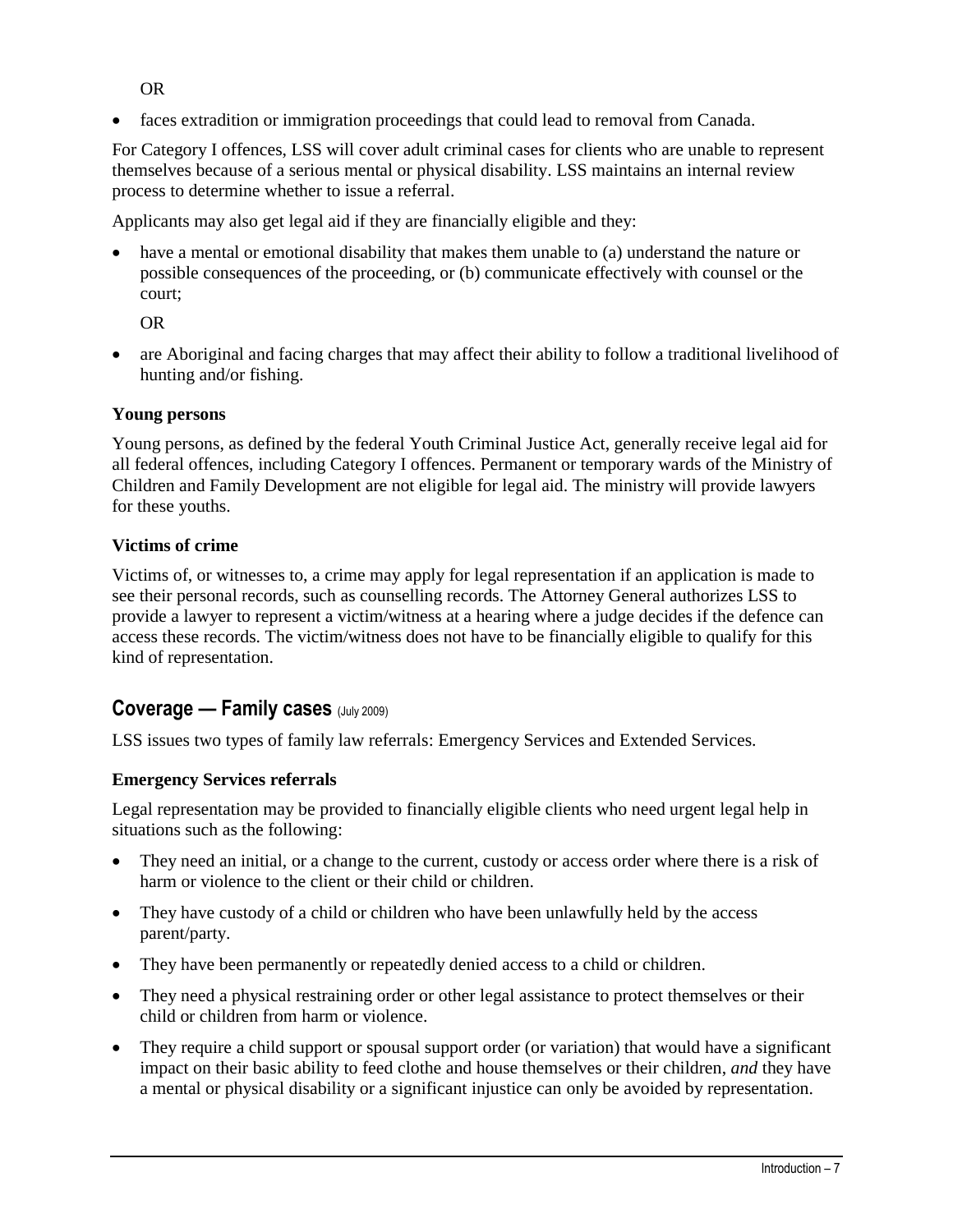• They need a non-removal order to prevent the other parent from permanently moving their child or children out of the province. The threat must be real and imminent, and involve a permanent change of residence.

LSS does not provide legal representation for clients regarding a division of assets or an order to restrain the disposition of assets.

#### **Extended Services referrals**

LSS may issue an Extended Family Services referral if nothing further can reasonably be done under an Emergency Services referral, the case meets established criteria, and funding remains available in the LSS budget. The society uses case management to allocate available funding in stages, rather than authorizing a single block of hours. The goal is to provide a level of funding proportionate to the client's needs and the issues in the case within the limits of the tariff budget.

In deciding whether an Extended Family Services referral should be granted, key considerations will be whether:

- a reasonable person of modest means would expend funds to pursue the case;
- the client has made good faith efforts to negotiate a settlement where appropriate;
- the resolution will have a significant impact on the client's ability to maintain their or their children's safety or the client's basic ability to feed, clothe, and house themselves or their children;
- existing interim orders (that are not *ex parte*) do not provide sufficient stability for the client's situation so that it is necessary, rather than merely desirable, to obtain a final order;
- there is a reasonable likelihood of success:
- the underlying issues that entitled the client to the Emergency Services referral remain unresolved;
- hours available under the Emergency Services tariff have been (a) reasonably used to address the issues that entitled the client to Emergency Services, and (b) as fully used as is reasonable for the case; and
- there is budget available to fund the case.

## **Coverage — Child apprehension (CFCSA) cases** (June 2004)

Legal aid will cover a financially eligible applicant who is involved in an action under the Child, Family and Community Service Act (CFCSA) initiated by removal proceedings or the threat of removal, or who requires representation to deal with the custody and access of a child in the care of the Ministry of Children and Family Development. Clients are covered until the child has been returned to the family or a permanent (continuing custody) order is made in favour of the Director.

### **Independent legal advice for children** (June 2004)

The Child, Family and Community Service Act entitles children over 12 to independent legal advice if they are the subjects of consent orders, or they are wards of the Ministry of Children and Family Development and are consenting to the adoption of their own children. The Ministry of Children and Family Development funds this service. Social workers arrange appointments with lawyers.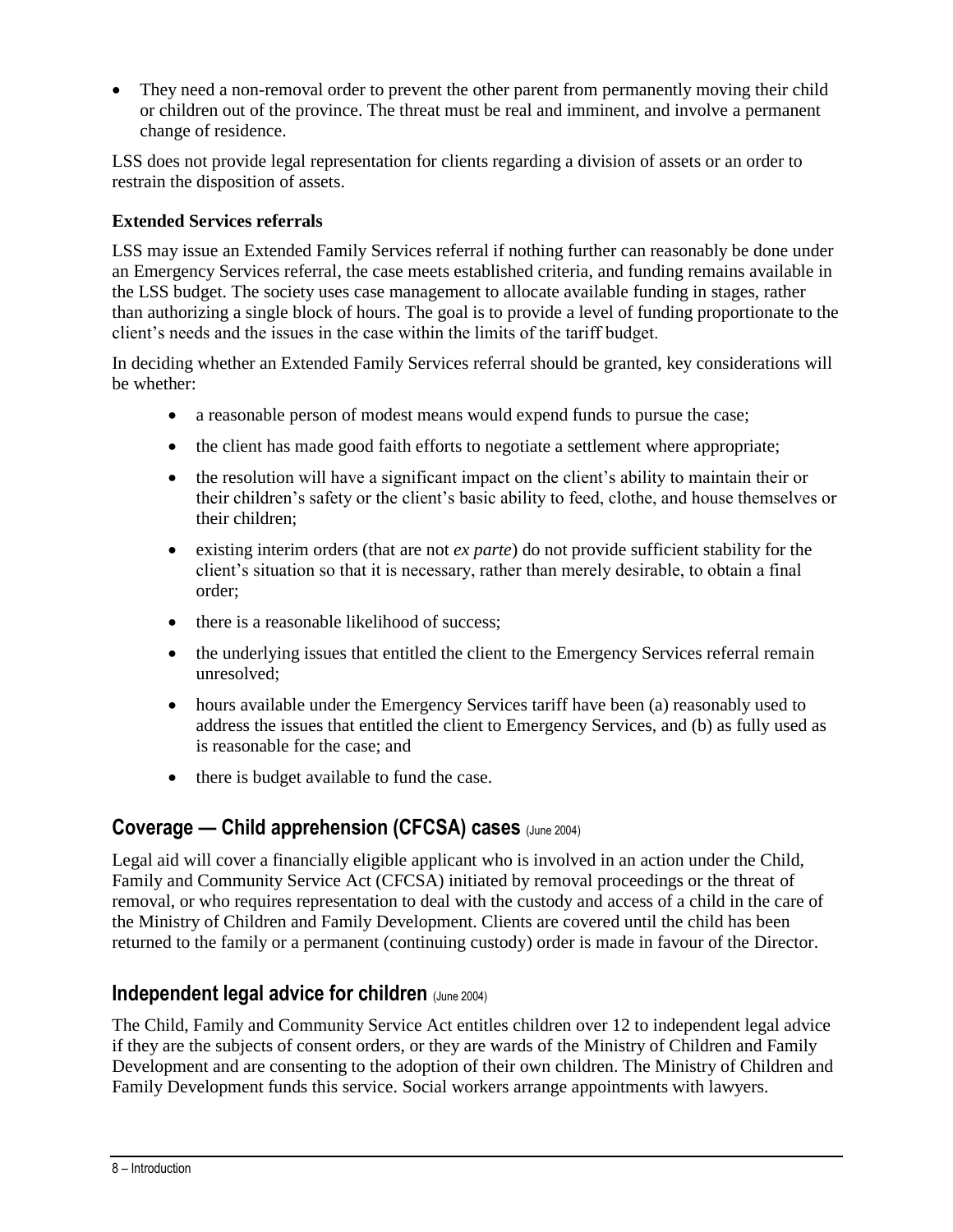#### **Coverage — Immigration cases** (April 2009)

LSS currently provides limited referrals for financially eligible applicants who wish to claim refugee status or who face immigration proceedings that may result in deportation from Canada.

Immigration services for proceedings before the Refugee Protection Division of the Immigration and Refugee Board (IRB) are separated into referrals covering Personal Information Form (PIF) preparation and referrals covering hearings. LSS applies merit screening for PIF preparation referrals for applicants from selected countries where the historic rate of success before the IRB is low. LSS applies merit screening for all hearing referrals. In assessing applications, LSS determines whether the claim has a reasonable chance of success and considers our available budget.

Applicants for hearing referrals should apply for coverage upon the earlier of:

- 10 months after the filing of the PIF, or
- upon receipt of a Notice to Appear and Confirmation of Readiness.

LSS will not consider applications prior to these points in the process without exceptional circumstances that demonstrate vulnerability for the client.

LSS is able to provide a limited number of referrals for Pre-Removal Risk Assessments, Humanitarian and Compassionate submissions, Admissibility Hearings, Judicial Reviews, and other Immigration proceedings. All applications are assessed by the Appeals department for merit and risk to the client if he or she is removed from Canada.

#### **Coverage — Appeals and judicial reviews** (November 2006)

Judicial appeals include appeals of lower court decisions to the BC Supreme Court, the BC Court of Appeal, the Federal Court of Appeal, and the Supreme Court of Canada, and applications to judicially review decisions made by administrative boards or tribunals.

Financially eligible applicants are covered for legal aid where their case meets regular LSS coverage criteria for the relevant area of law and:

- they are respondents in appeals (in criminal cases the normal practice is to automatically cover financially eligible persons in Crown appeals of acquittals or sentence), or
- their appeal or judicial review has a reasonable chance of success.

#### **Coverage — Duty counsel referrals** (June 2004)

No test of financial eligibility is required for clients to qualify for criminal and immigration duty counsel services. Legal aid will cover all applicants in custody as well as persons making initial appearances in Provincial Court.

Family duty counsel provide services to all financially eligible applicants needing assistance with court procedures.

For more detailed information about duty counsel coverage, see the **Duty Counsel Tariff**.

#### **Other funded services** (November 2006)

#### **Prisoners' services**

The society contracts with the West Coast Prison Justice Society (WCPJS) to provide legal representation and advice for prisoners as required under the Charter of Rights and Freedoms. These services largely relate to detention and suspension hearings before the National Parole Board and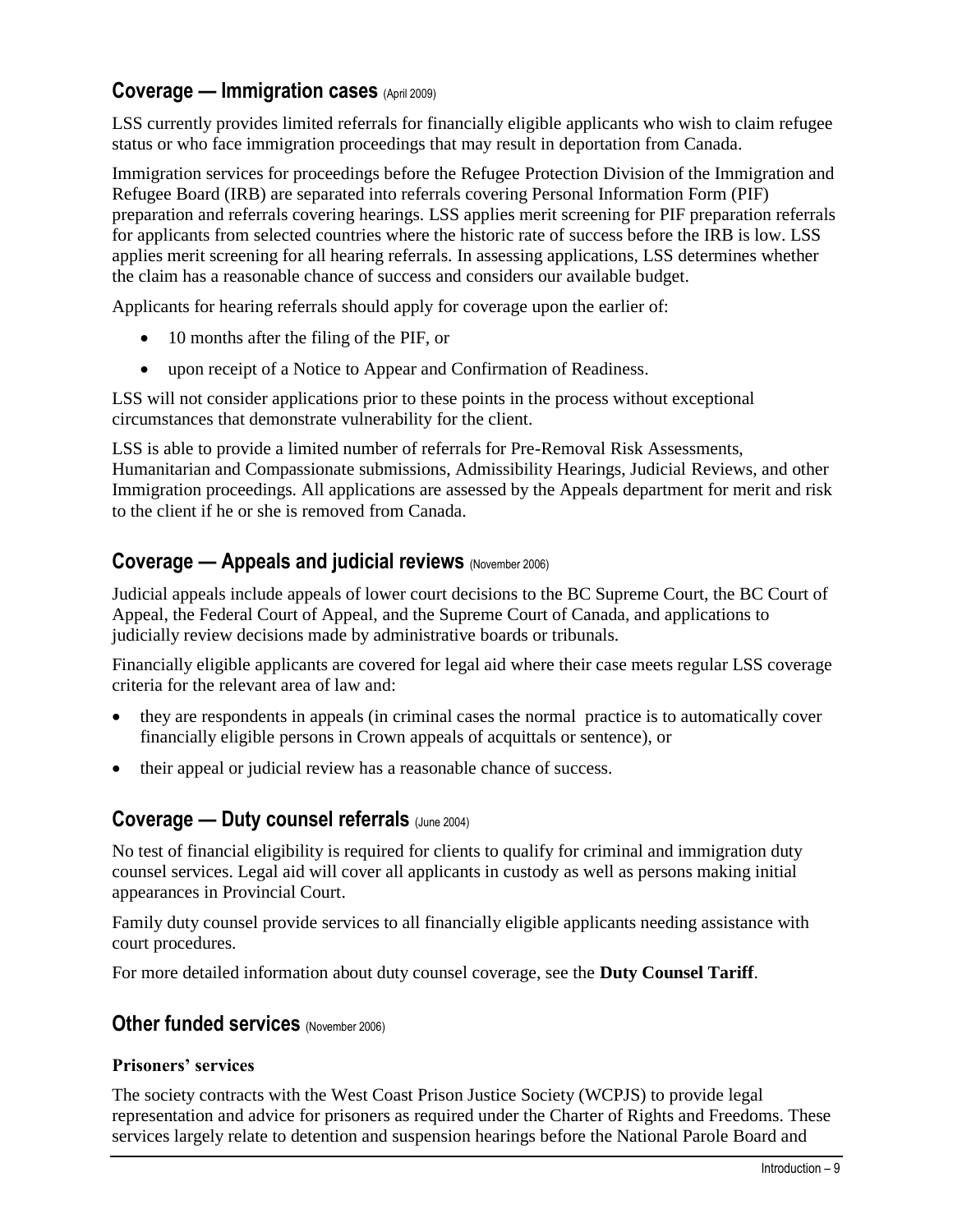prison discipline and involuntary transfer cases. WCPJS also provides summary advice to prisoners in federal and provincial institutions.

#### **Brydges line**

LSS contracts out the Brydges Line, a province-wide toll-free telephone service that provides prompt access to legal advice for people who are arrested and detained, or who are under active investigation by the police or other law enforcement agencies but are not yet charged and need emergency advice.

#### **Advice counsel project (for in-custody criminal clients)**

LSS contracts out a province-wide toll-free telephone service to provide persons detained in police lockups in BC with advice and advocacy regarding bail terms after regular court hours.

#### **Mental health law services**

The society also contracts with the Community Legal Assistance Society (CLAS) to provide legal services to people detained under the Mental Health Act and represent people detained under the Criminal Code at mental health institutions in the Lower Mainland. Individuals detained outside the Lower Mainland are represented by private bar lawyers under the terms of the **Criminal Tariff**.

# **Client confidentiality** (June 2004)

All information an applicant or client gives to LSS is subject to solicitor-client privilege. LSS cannot disclose information to any third party without the applicant's or client's explicit approval. Solicitorclient privilege is protected under section 14 of the *Freedom of Information and Protection of Privacy Act* and section 23 of the *Legal Services Society Act*, which states that:

- (1) Information disclosed by a client or an applicant for legal aid to a director, employee or agent of the society or funded agency is privileged and must be kept confidential in the same manner and to the same extent as if it had been disclosed to a solicitor under a solicitor and client relationship.
- (2) If a civil or criminal proceeding is or may be brought against a person respecting the person's eligibility for legal aid, subsection (1) does not apply to information respecting eligibility.

Clients agree at the beginning of a legal aid referral to instruct their lawyers to provide LSS with information about their cases and financial circumstances.

# **Mentoring opportunities** (July 2008)

LSS introduced two projects to promote mentoring within the tariff bar. These projects target referral lawyers with less than five years' call and aim to foster practical learning. The mentoring assistance pilot project allows lawyers with less than five years experience to obtain advice and feedback on one of their LSS cases from an experienced lawyer. This may involve discussions of strategy, review of pleadings, and feedback on courtroom performance. LSS pays senior lawyers for their time.

The second pilot project provides opportunities for referral lawyers with less than five years' call to serve as "apprentice counsel" to experienced lawyers on larger and more complex cases. It is similar in concept to junior counsel, but the purpose is to provide the less experienced lawyer with a learning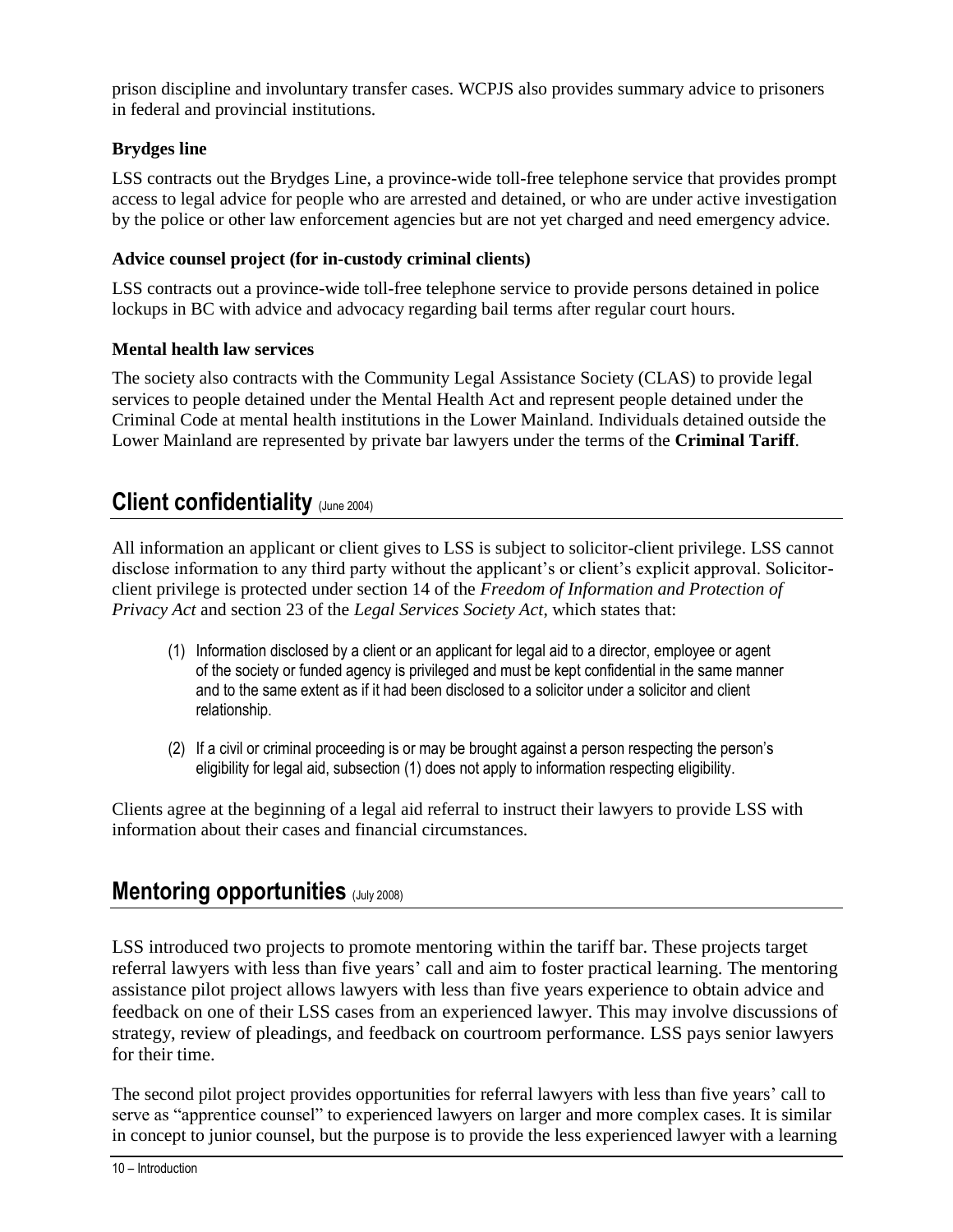experience, rather than to offer additional resources for the case. LSS pays apprentice counsel for their time. For more information, go to the LSS website and click Lawyers $\rightarrow$ Practice  $resources \rightarrow$ Mentoring projects.

# **Providing legal information to the people of BC** (June 2004)

LSS works in partnership with other information and referral agencies to increase public access to accurate and up-to-date legal information. LSS provides reference services, training, publications, and websites to public libraries, community or social service agencies, and information and referral services. LSS also helps local community groups (who help people access the law) to develop appropriate material on understanding and using the law.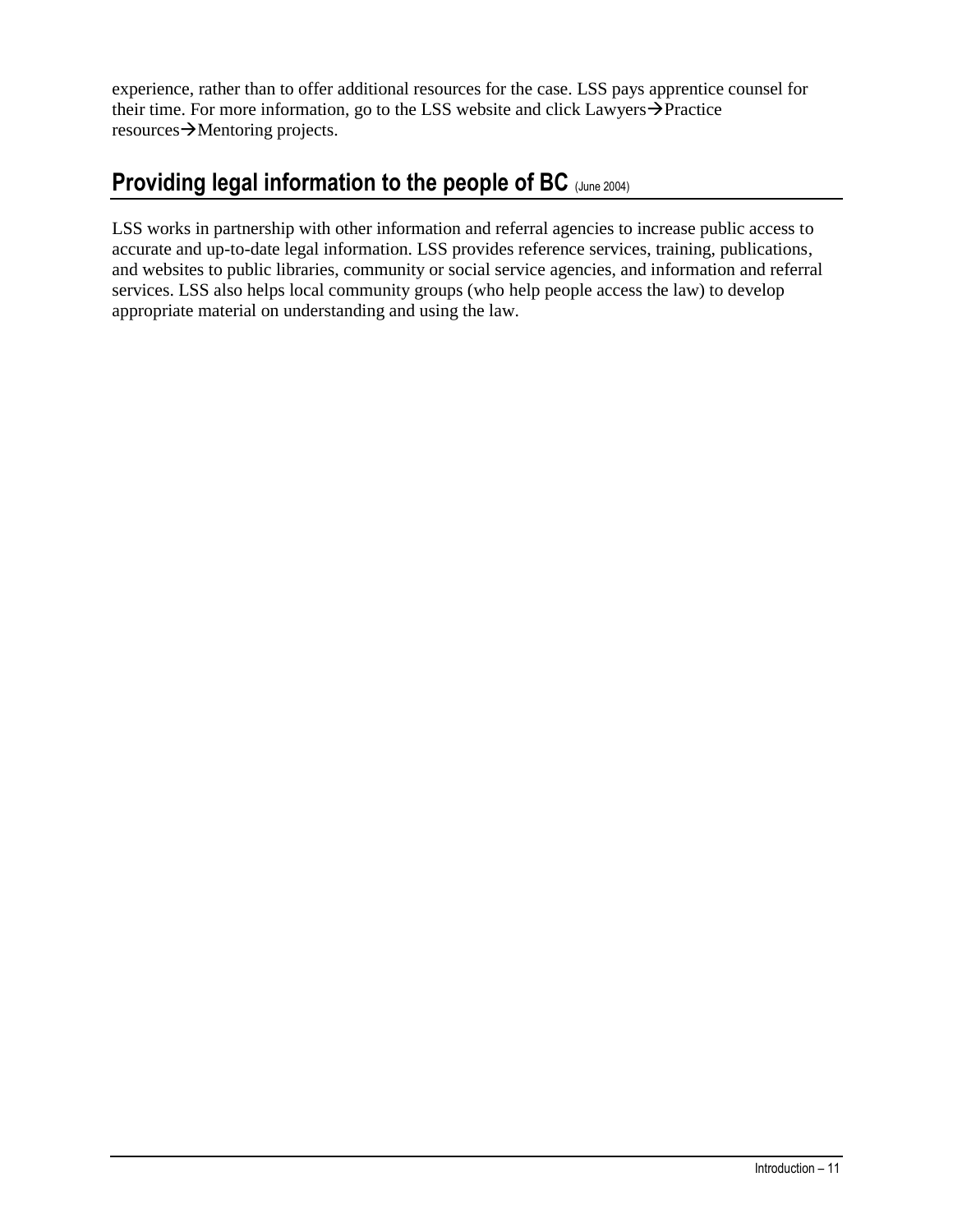# **Contact list** (October 2009)

The following are some of the most frequently used telephone/fax numbers and e-mail addresses at LSS.

| If you want to:                                                                                                                                                      | Phone        | Fax          | E-mail                      |
|----------------------------------------------------------------------------------------------------------------------------------------------------------------------|--------------|--------------|-----------------------------|
| Ask questions about the<br>Guide to Legal Aid<br>Tariffs, Notices to<br>Counsel, or the Legal<br>Aid Fax (LAF) and the<br>processing of legal aid<br>lawyer accounts | 604-601-6155 | 604-681-5796 | helpdesk.tariff@lss.bc.ca   |
| Ask questions about<br>judicial appeals<br>including disbursement<br>and transcript<br>authorizations and extra<br>fees for appeals                                  | 604-601-6085 | 604-682-0956 | helpdesk.appeals@lss.bc.ca  |
| Ask questions about<br>disbursement and<br>transcript authorizations<br>for trials                                                                                   | 604-601-6145 | 604-681-7963 | helpdesk.case-mgt@lss.bc.ca |
| Get information about<br>the Strategic Case<br><b>Assessment Program</b><br>(SCAP)                                                                                   | 604-601-6145 | 604-681-7963 | helpdesk.case-mgt@lss.bc.ca |
| Get information about<br>extra fee requests                                                                                                                          | 604-601-6145 | 604-681-7963 | helpdesk.case-mgt@lss.bc.ca |
| Get information about<br>reviews of refusals of<br>legal aid                                                                                                         | 604-601-6008 | 604-682-0767 | n/a                         |
| Get information about<br>intake (client eligibility<br>and coverage)                                                                                                 | 604-601-6243 | 604-681-2719 | helpdesk.intake@lss.bc.ca   |
| Get information about<br>criminal duty counsel                                                                                                                       | 604-601-6066 | 604-601-6195 | dutycounsel@lss.bc.ca       |
| Get information about<br>family duty counsel                                                                                                                         | 604-601-6009 | 604-601-6195 | helpdesk.family@lss.bc.ca   |
| Get information about<br>lawyer e-services<br>including E-billing                                                                                                    | 604-601-6155 | 604-681-5796 | helpdesk.tariff@lss.bc.ca   |